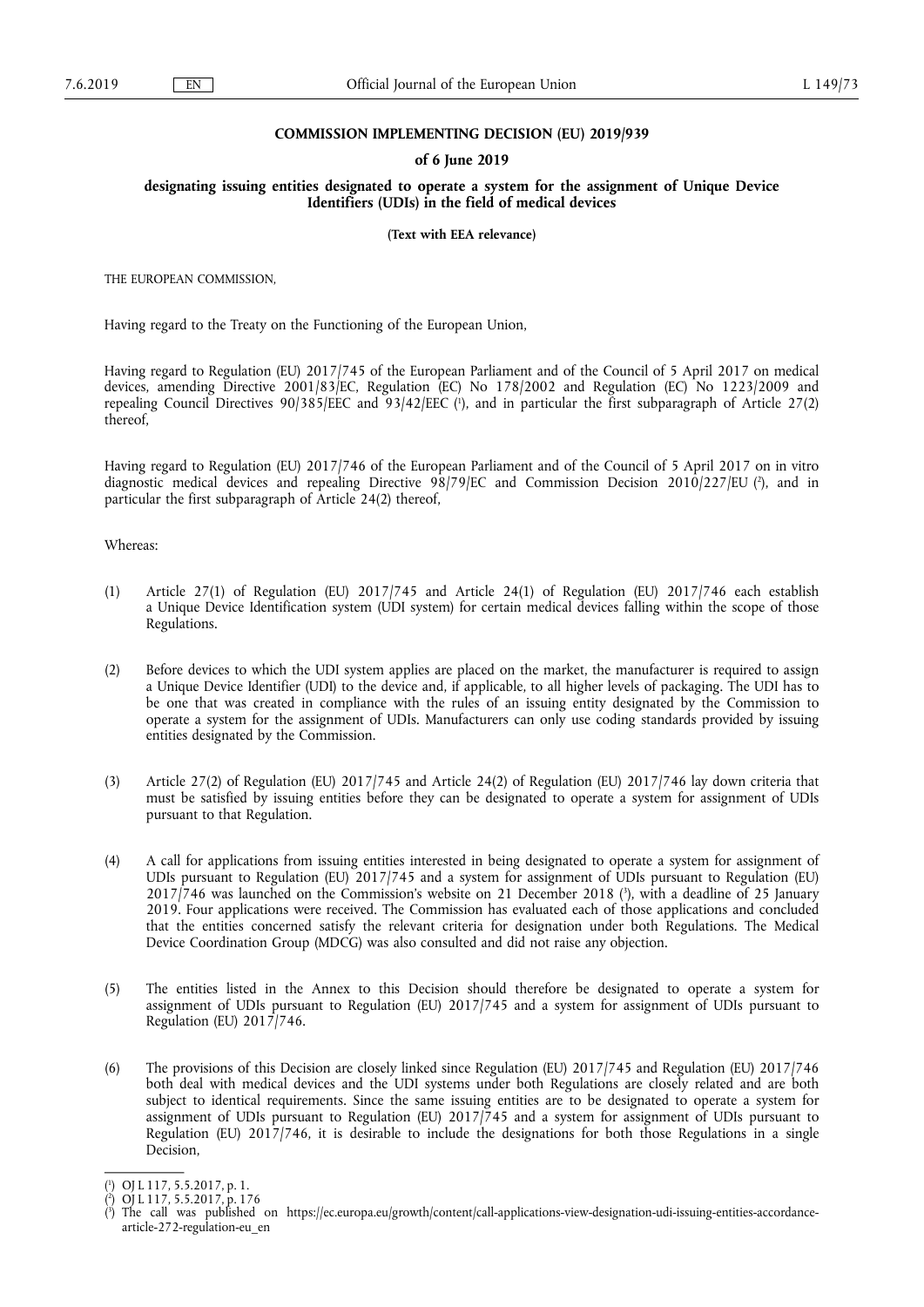HAS ADOPTED THIS DECISION:

## *Article 1*

#### **Designation of issuing entities**

The issuing entities listed in the Annex to this Decision are designated to operate a system for assignment of UDIs pursuant to Regulation (EU) 2017/745 and to operate a system for assignment of UDIs pursuant to Regulation (EU) 2017/746.

## *Article 2*

### **Terms of designation**

1. The designations made under Article 1 shall each remain valid for a period of five years from 27 June 2019. At the end of that period, each of those designations may be renewed for a further period of five years if the issuing entity remain in compliance with the criteria for designation and the terms of designation.

2. The Commission may suspend or revoke the designation of an issuing entity under Article 1 at any time if it finds that the entity no longer satisfies the criteria for designation, laid down in the first subparagraph of Article 27(2) of Regulation (EU) 2017/745 or in the first subparagraph of Article 24(2) of Regulation (EU) 2017/746.

## *Article 3*

# **Entry into force**

This Decision shall enter into force on the twentieth day following that of its publication in *the Official Journal of the European Union*.

Done at Brussels, 6 June 2019.

*For the Commission The President*  Jean-Claude JUNCKER